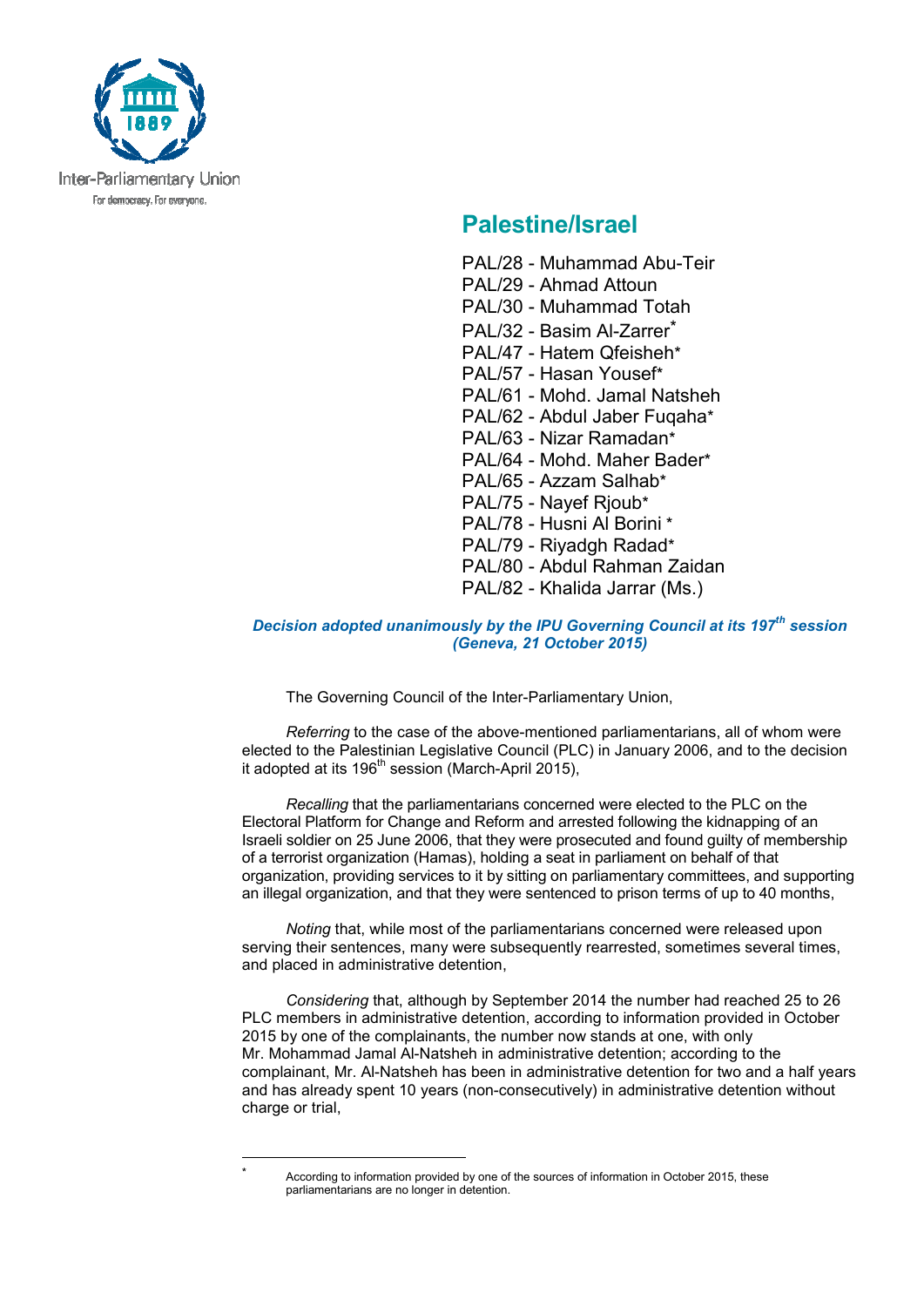*Recalling* that, with regard to the use of administrative detention:

- The Supreme Court of Israel has ruled that the exceptional measure of administrative detention, which is usually ordered for six months, but may, in fact, be prolonged indefinitely, can only be applied if there is current and reliable information to show that the person poses a specific and concrete threat, or if the confidential nature of the intelligence and security of the sources prohibit the presentation of evidence in an ordinary criminal procedure; according to the Israeli authorities, there are two avenues of judicial review, namely the independent and impartial military courts, which have the authority to assess the material relevant to the detainee in question in order to determine whether the decision to detain him/her was reasonable, given his/her general rights to a fair trial and freedom of movement, and military prosecution, which implements a "cautious and level-headed" policy in the use of administrative detention; this approach is said to have reduced the number of administrative detention orders;
- Human rights organizations in and outside Israel have repeatedly stressed that administrative detention is usually justified by reference to a "security threat", without, however, specifying the scope and nature of the threat or disclosing the evidence; accordingly, although administrative detainees are entitled to appeal, this right is ineffective, given that the detainees and their lawyers lack access to the information on which the orders are based and are therefore unable to present a meaningful defence,

 *Recalling* that, during the mission in March 2013 by the delegation of the IPU Committee on Middle East Questions to Israel and Palestine, an invitation was extended to the Committee on the Human Rights of Parliamentarians to observe directly the legal proceedings in one or more cases of administrative detention of PLC members,

*Considering* that, according to information provided previously by one of the complainants, PLC member Mr. Husni Al Borini had been sentenced to a 12-month prison term and that Mr. Riyadgh Radad and Mr. Abdul Rahman Zaidan, who had first been held in administrative detention, were now in detention subject to criminal charges,

*Recalling* that, on 20 August 2014, PLC member Ms. Khalida Jarrar was ordered, according to the complainant, based on secret information that she is a threat to the security of the area, to leave her home in Ramallah and to move to Jericho for the next six months; according to unofficial reports, following an appeal against the decision, the military court reduced the expulsion order from six months to one month,

*Considering* that, according to one of the complainants, on 2 April 2015, Ms. Jarrar was arrested at her home and immediately put under administrative detention, without charge or trial, based on secret information; while she was under administrative detention, the Israeli military prosecution brought charges against her, according to the complainant, all 12 of which revolve around her work as a political figure and human rights activist; on 21 May 2015, the Ofer Military Court judge ruled for her release on a bail of NIS 20,000 during trial proceedings; however, the military prosecution appealed the decision of the court; on 28 May 2015, another military court judge overturned the previous court decision and accepted the appeal to keep Ms. Jarrar remanded until the end of trial proceedings; according to the complainant, the judge based his information on secret evidence, to which neither Ms. Jarrar nor her legal counsel had access, and on information already reviewed by the previous judge and found to be insufficient to continue her detention; on 24 August 2015, the first hearing for witness testimonies in the trial was held; according to the complainant, three of the prosecution's witnesses attended, and two did not present their testimonies owing to time constraints; the two witnesses spoke about the conditions in which their confessions were obtained, including torture and ill-treatment; subsequently, the prosecution requested the witnesses to be held as "hostile witnesses" and the court agreed to the request; this enabled the prosecution to ask leading questions and to claim that the confessions obtained initially were true, whereas the witnesses were making false statements in the court room; the counsel for defence, however, sought to prove the opposite – that their initial confessions were flawed, as they had been obtained under duress; according to the complainant, the witnesses spoke of pressure and ill-treatment during interrogation, including sleep deprivation, being tied up and held in positions to cause maximum pain and stress for long hours, and being threatened with further torture and the arrest of family members; additionally, according to the complainant, it was brought to light that witnesses were banned from lawyer visits for long periods, demonstrating that their confessions were made without legal counselling; a second hearing for witness testimonies was held on 20 September 2015; the complainant affirms that the court heard only one witness, currently held in prison by the Israeli authorities, whereas the military prosecution failed to ensure the attendance of the other witnesses; the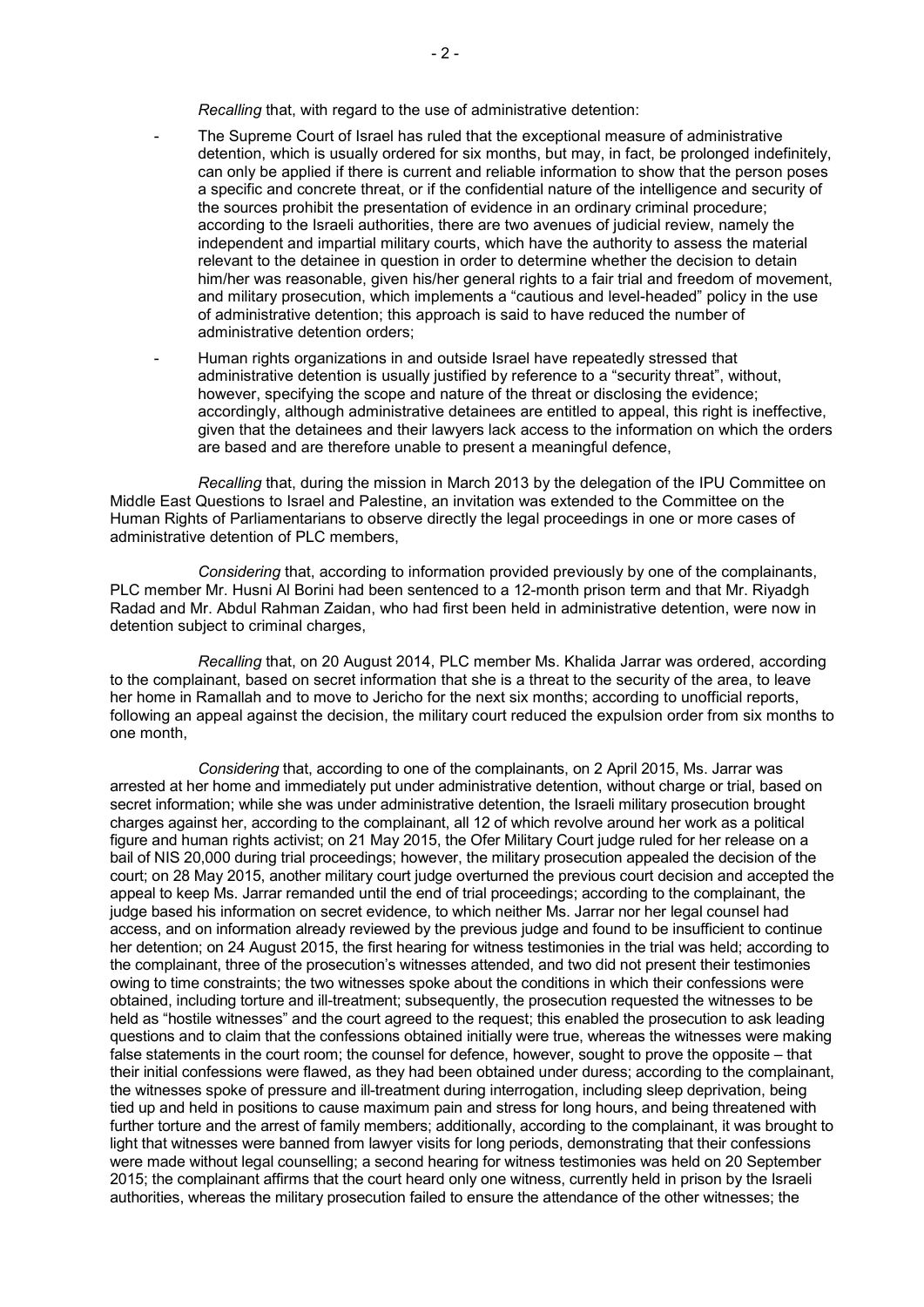complainant points out that the one witness who attended denied all the former allegations against Ms. Jarrar and that, as a result, the military prosecution declared him a hostile witness, which the military court approved; the military prosecution further requested the court to issue arrest warrants for the witnesses who did not attend, so that they would be in custody during the next hearing set for 12 October 2015; however, on 12 and 18 October 2015, the hearings were postponed as, again, none of the witnesses showed up; the next hearings are scheduled for 25 October and 1 November 2015 and the complainant has requested that the IPU send a trial observer to those and other hearings,

 *Considering* that the complainant affirms that Ms. Jarrar suffers from multiple transient ischemic attacks and hypercholesterolemia and was hospitalized for epistaxis (nose bleeds), being treated to stop the continuous bleeding; according to the complainant, the transfer between court and prison is a physically exhausting process, with Ms. Jarrar having reported that the transfer from the prison to the court and back lasts approximately 16 hours in difficult conditions,

*Recalling* the following information on file with regard to the revocation of the residence permits of three PLC members: in May 2006, the Israeli Minister of the Interior revoked the East Jerusalem residence permits of Mr. Muhammad Abu-Teir, Mr. Muhammad Totah and Mr. Ahmad Attoun, arguing that they had shown disloyalty to Israel by holding seats in the PLC; the order was not implemented, owing to their arrest in June 2006; after their release in May/June 2010, the three men were immediately notified that they had to leave East Jerusalem; Mr. Abu-Teir was ordered to leave by 19 June 2010 and, refusing to do so, was arrested on 30 June 2010 and later deported to the West Bank; the other two parliamentarians were ordered to leave by 3 July 2010 and, likewise refusing to comply with the order, took refuge in the International Committee of the Red Cross (ICRC) building in Jerusalem, from which they were removed by the Israeli authorities on 26 September 2011 and 23 January 2012 respectively,

*Bearing in mind* that, in its concluding observations on the third periodic report of Israel under the International Covenant on Civil and Political Rights.<sup>1</sup> the United Nations Human Rights Committee recommended, inter alia, that all persons under Israel's jurisdiction and effective control be afforded full enjoyment of the rights enshrined in the Covenant,

*Considering* that, since September 2015, violence has flared up again in the region with both Palestinian and Israeli casualties,

- 1. *Takes* note of the information provided by one of the complainants that only one member of the Palestinian Legislative Council (PLC) is now in administrative detention in Israel;
- 2. *Regrets* that the Israeli authorities are not providing it with regular official updates on the status of PLC members in Israeli detention, as it is difficult without that information to crosscheck the substantively fluctuating unofficial details and figures provided by the complainants over time, and to decide whether or not to close further examination of the situations of those parliamentarians, who are no longer in detention or facing legal proceedings;
- 3. *Sincerely hopes*, therefore, that the Israeli authorities will provide such information, including confirmation or denial that the criminal proceedings against detained PLC members, Mr. Riyadgh Radad and Mr. Abdul Rahman Zaidan, have been dropped and that they were released as a result; *reiterates its wish* also in this regard to receive official information regarding the reported conviction of and 12-month prison term for PLC member Mr. Husni Al Borini and, should he have indeed been sentenced, a copy of the ruling;
- 4. *Is concerned* about Mr. Al-Natsheh's prolonged administrative detention; *considers* that, as his case history shows, even when PLC members are released, they remain subject to renewed arrest and can be placed in administrative detention again at any time, a practice which lends weight to claims that the use of such detention is arbitrary;
- 5. *Draws attention once again* to the need for further clarification as to how, given that administrative detention often relies on classified evidence, those so detained can fully enjoy due process in practice, and how far they can effectively challenge their deprivation of liberty, as the authorities affirm; *sincerely hopes*, therefore, that, with the assistance of the

 $\overline{a}$ 

<sup>1</sup> CCPR/C/ISR/CO/3.